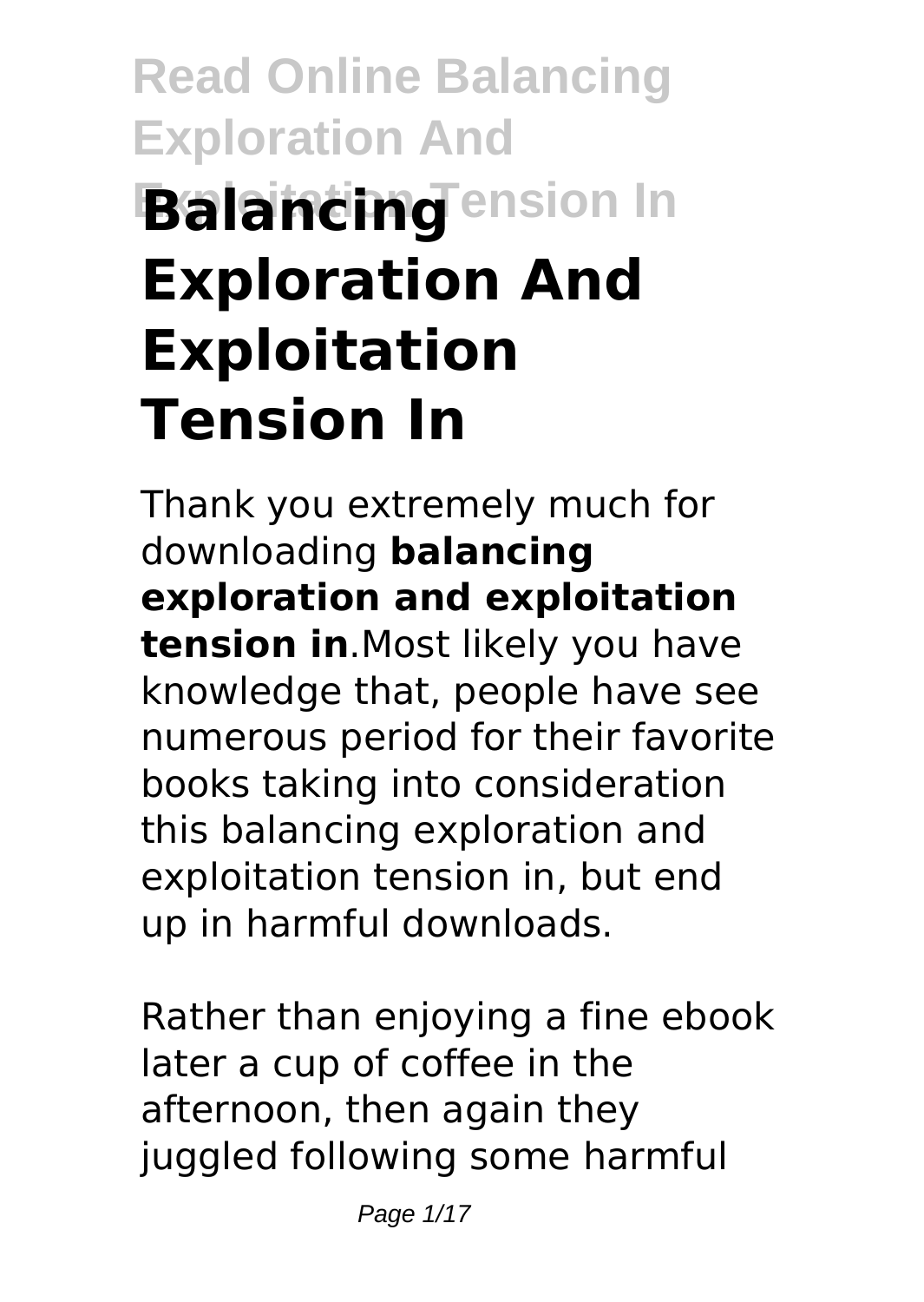**Exploring India Exploring Tension Inc. balancing exploration and exploitation tension in** is affable in our digital library an online access to it is set as public therefore you can download it instantly. Our digital library saves in complex countries, allowing you to acquire the most less latency era to download any of our books with this one. Merely said, the balancing exploration and exploitation tension in is universally compatible taking into consideration any devices to read.

*Marc Ventresca - The Balance Between Exploring and Exploiting* Exploitation vs. exploration: balancing the short – and longterm Exploiting vs Exploring; Page 2/17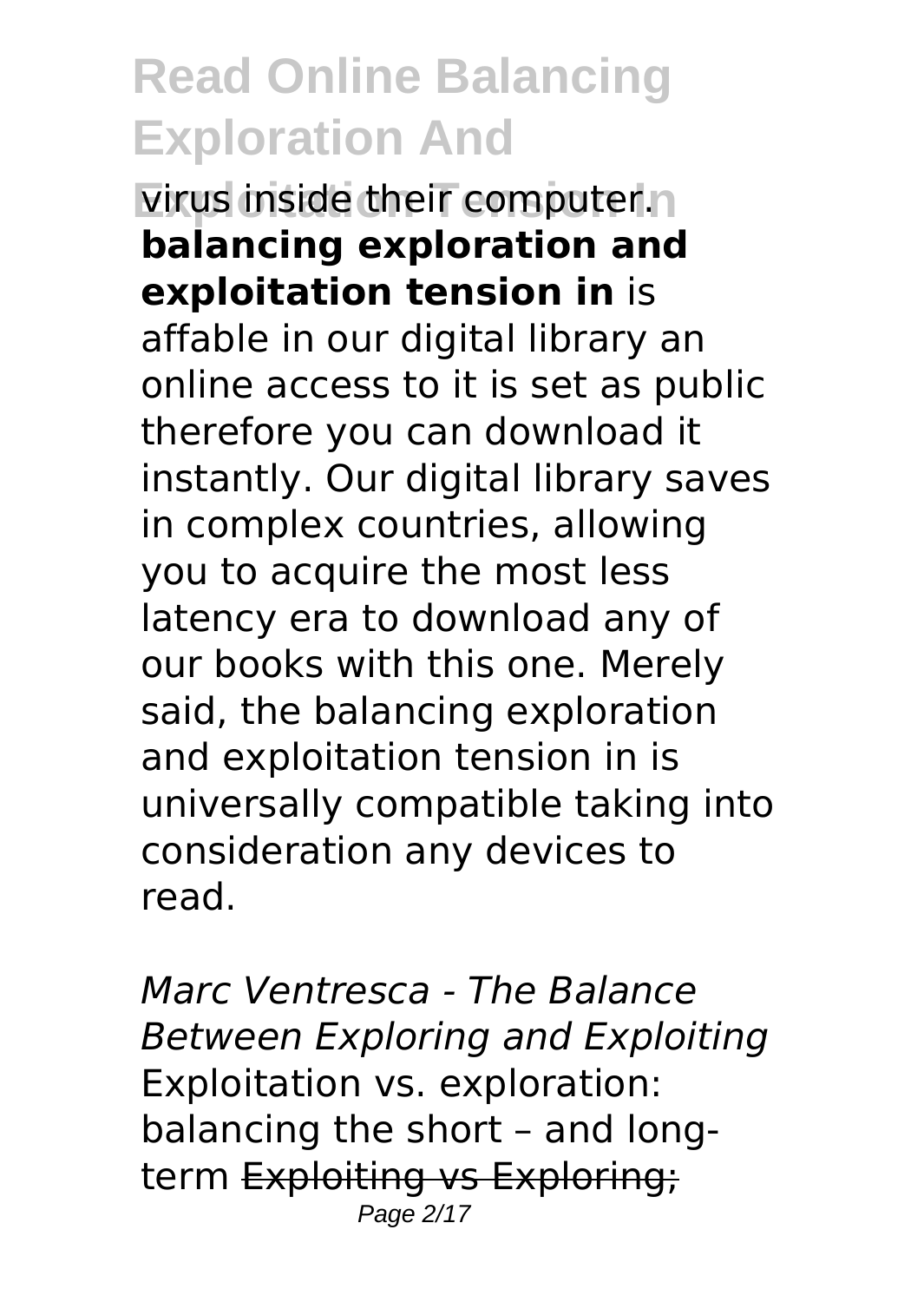**Managing for Innovation (and how** to strike the right balance)

#### **[Strategy@Work] Alexander Osterwalder on How to Build Invincible Companies**

10 The innovaation challenge and the exploitation exploration paradigmExploration versus Exploitation in Collective Problem Solving Ambidextrous Organizations Explained An interview with Professor James G. March (Sept 2013)

Reinforcement Learning #7 | Exploration and Exploitation*How to Promote Innovation for Digital Transformation* RL Course by David Silver - Lecture 9: Exploration and Exploitation The Mikhaila Peterson Podcast #36 - Wim Hof with Jordan Peterson Jordan B. Peterson - The Page 3/17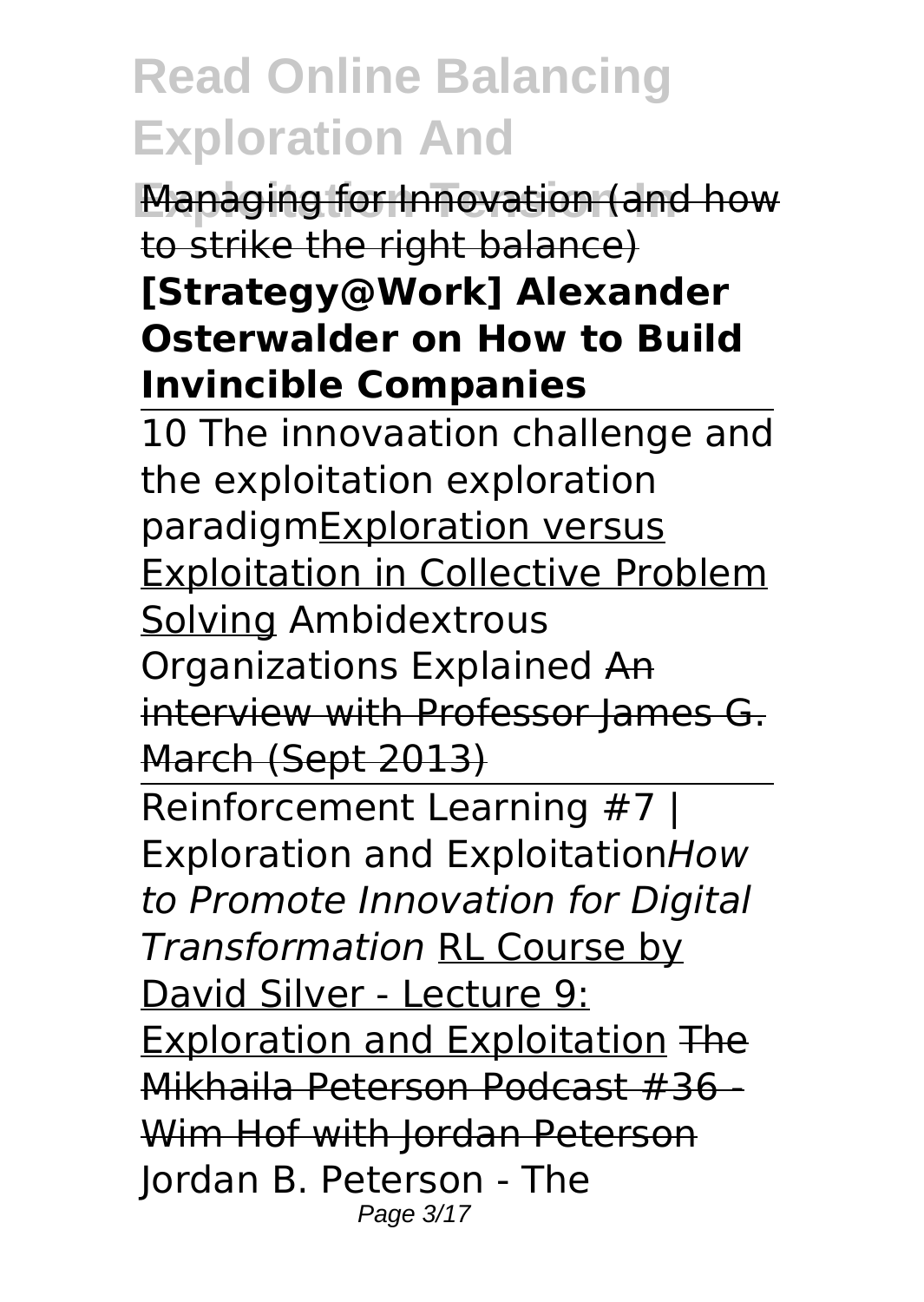**Necessity Of Aim Jordan Peterson:** Why Do Nice Guys Nice Finish Last? (MUST WATCH) Now That's Using Your Head (Book Balancing) - LUSD PE *Deb Dana about the Polyvagal Theory in psychotherapy*

Gary Wills, \"What the Qur'an Meant: And Why It Matters\"**What is AMBIDEXTERITY? What does AMBIDEXTERITY mean? AMBIDEXTERITY meaning \u0026 explanation Osterwalder explaining the Business Model Canvas in 6 Minutes** When To Try New Things (According to Computer Science) James G. MARCH, Emeritus Professor at Stanford Exploration vs. Exploitation - Learning the Optimal Reinforcement Learning Policy Page 4/17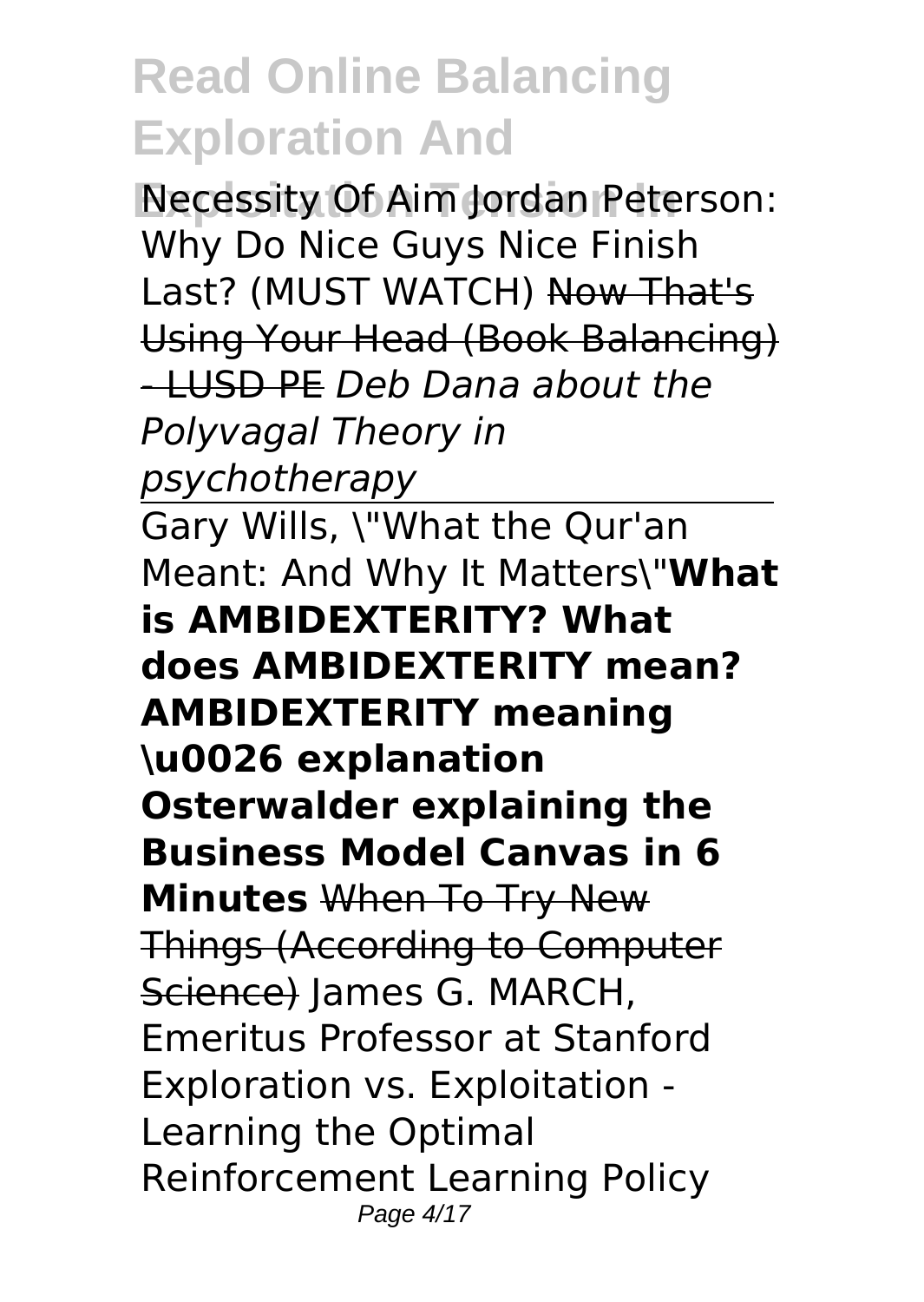**Exploitation Tension In** \"Where and How of Exploration and Exploitation\" by Ann Kowal Smith Jordan B. Peterson - Being A Victim Bridging Present Capabilities and Future Success. Organizational Ambidexterity *Dr. Stephen Porges speaks about spirituality concepts from a Polyvagal perspective* Stress Management*The Invincible Company: How to Constantly Reinvent Your Organization with Alex Osterwalder* **Mike Duncan, \"The Storm Before The Storm\"** Balancing Exploration And Exploitation Tension Balancing Exploration And Exploitation Tension Exploitation, the authors explain, is behavior that optimizes performance in current tasks, and exploration is behavior leading to Page 5/17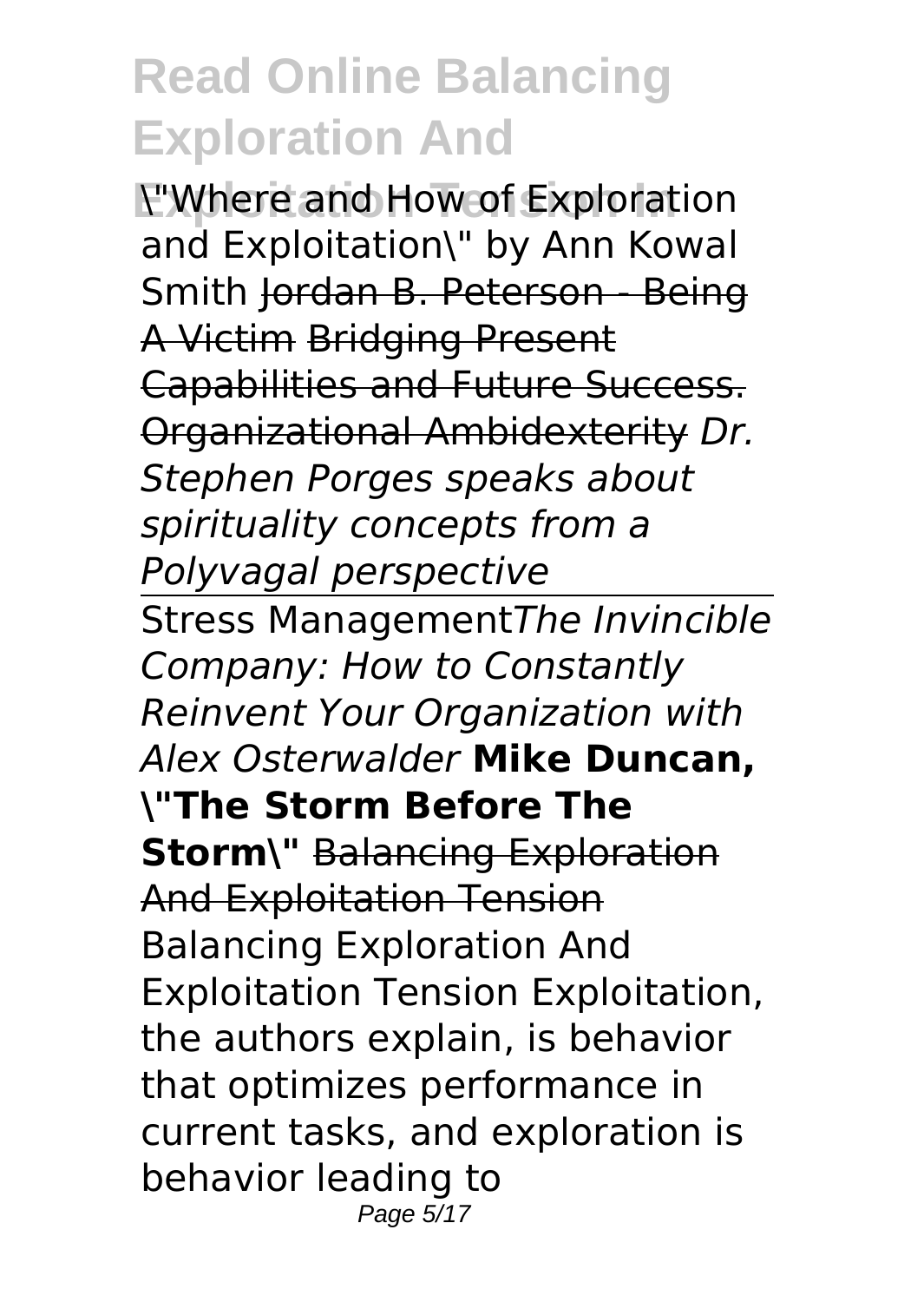**Expangagement from current** tasks to search for alternatives.

Balancing Exploration And Exploitation Tension In Findings highlight that innovation performance requires a balance between exploration and exploitation reached thanks to specific ambidextrous capabilities at both organisational and team levels.

Balancing exploration and exploitation tension in ... In the exploration phase, the goal is to explore the search space and to scan it to find the most representative point(s). This can be achieved by visiting new regions in the search space that were not visited before. In Page 6/17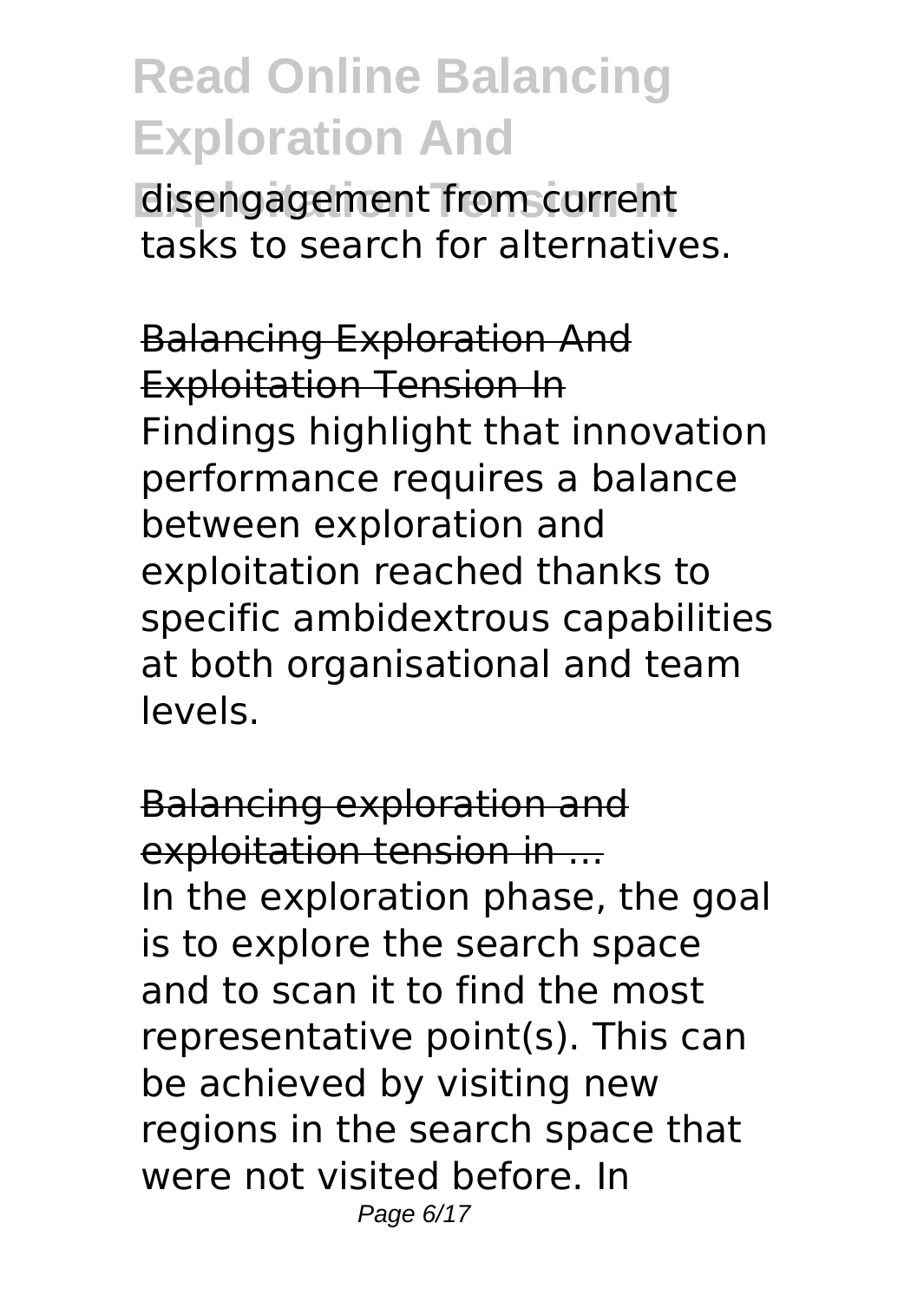**Exploitant** Explorer In exploitation phase is to generate new points in uncertain/critical/disagreement regions. These critical regions are expected to be the regions around the boundary of the target function.

Balancing Exploration and Exploitation: A novel active ... Balancing exploiting with exploring is managing often opposing tensions to see how these successfully managed objectives will determine eventual success. They are extracting all the opposing objectives, in needs and constraints, to then set about to fuse them together, sometimes in unconventional ways, to deliver a combined business that Page 7/17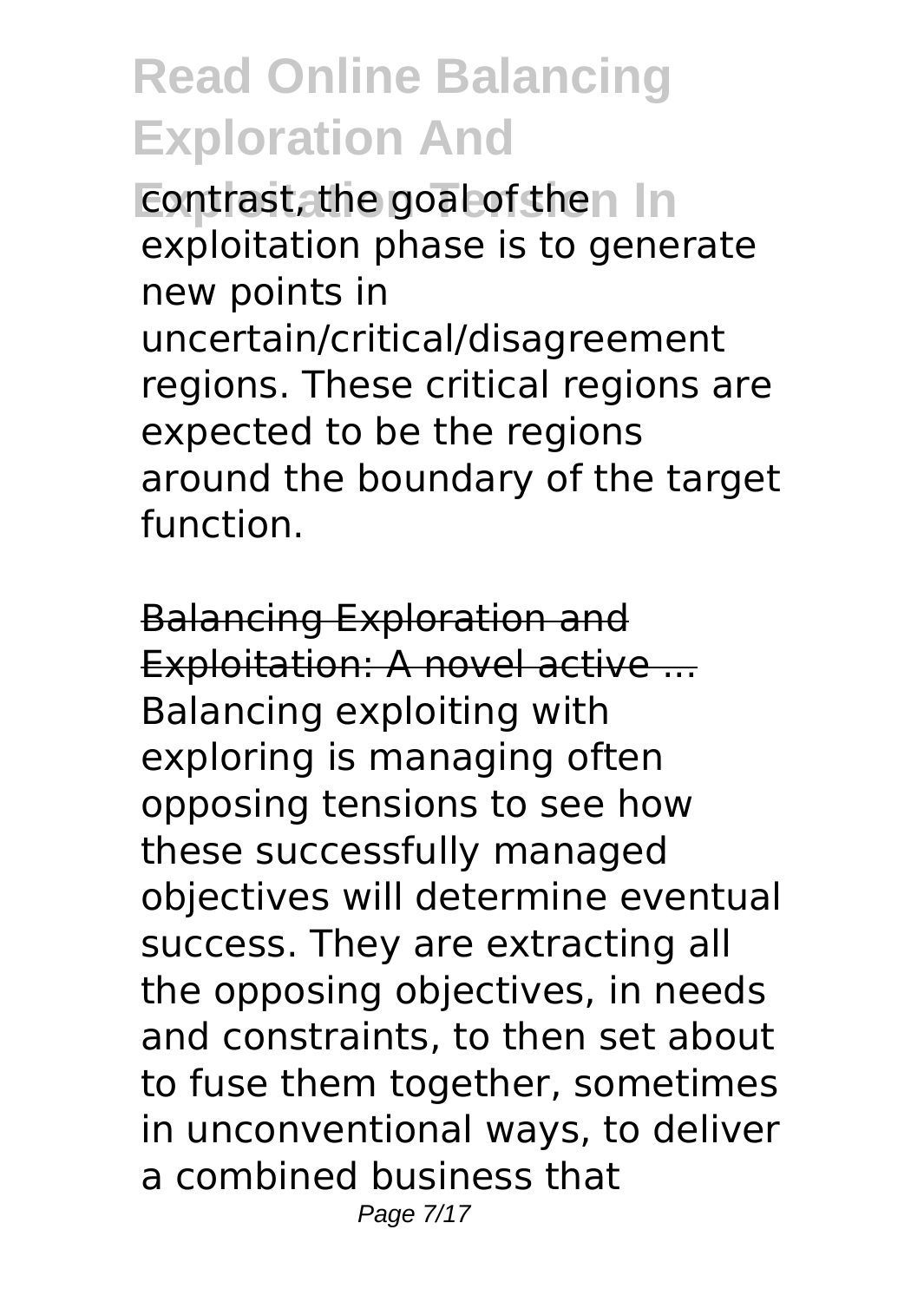**Derforms at higher levels of** success.

Balancing Exploitation and Exploration to Improve Performance The topic describes the tension between exploration and exploitation and the mutual learning process due to this tension. According to March (1991, p. 85): "the essence of exploitation is the refinement and extension of existing competences, technologies, and paradigms. Its returns are positive, proximate, and predictable.

Dynamic ambidexterity: implications of balancing ... However, few researchers have Page 8/17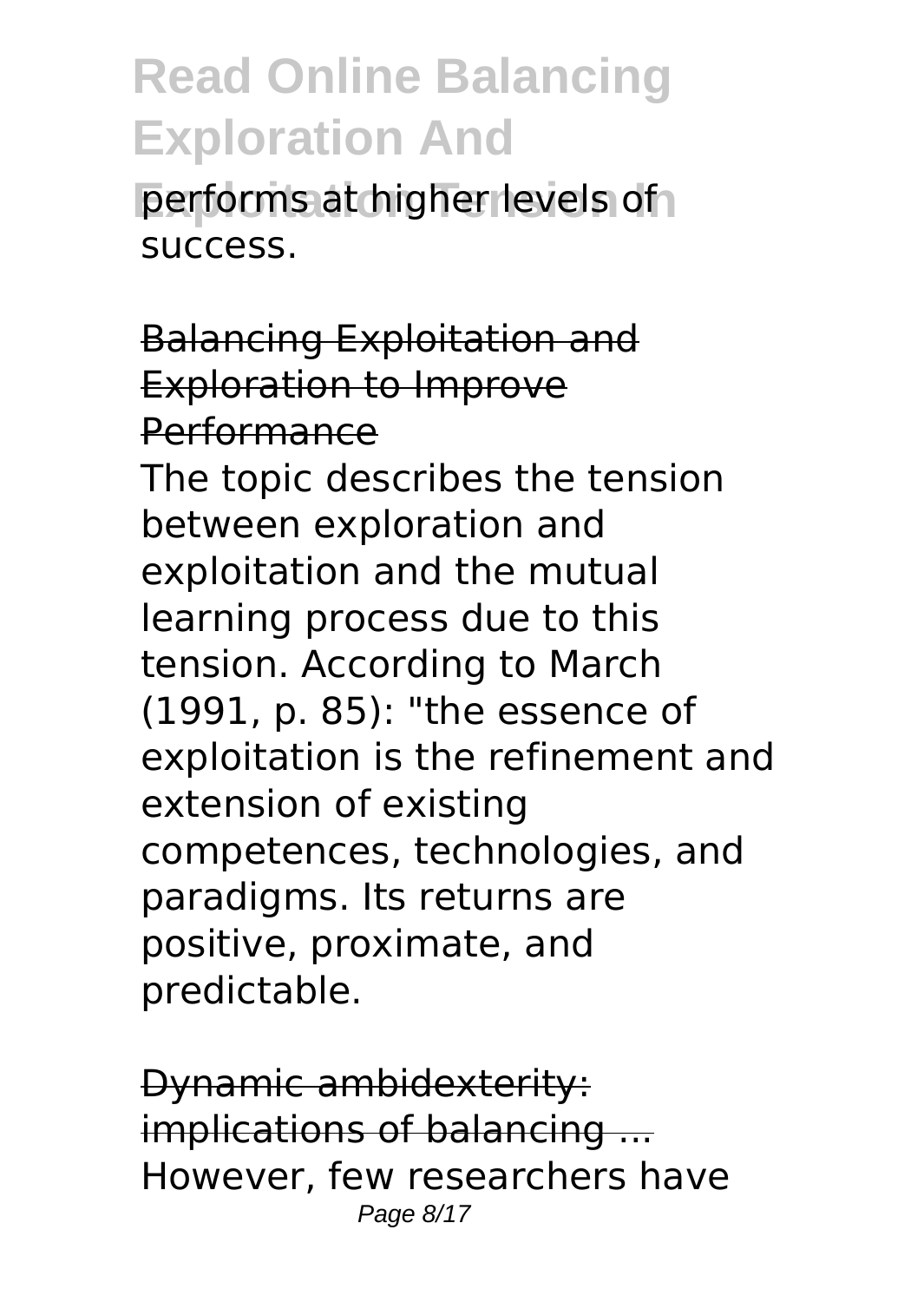**Exploitation Tension In** addressed the mechanisms or criteria in regards to an organization's resource allocation for exploitation and exploration with an ambidextrous balance, although...

(PDF) Pathways for Balancing Exploration and Exploitation ... Abstract. Organizational research describes the inherent tension between innovation, as a means to adapt to environmental change, and continuing to do what one does well and what current customers appreciate. Managing this tension successfully leads to so-called ambidexterity. How to achieve it is still a matter of debate: proponents of structural approaches recommend a Page 9/17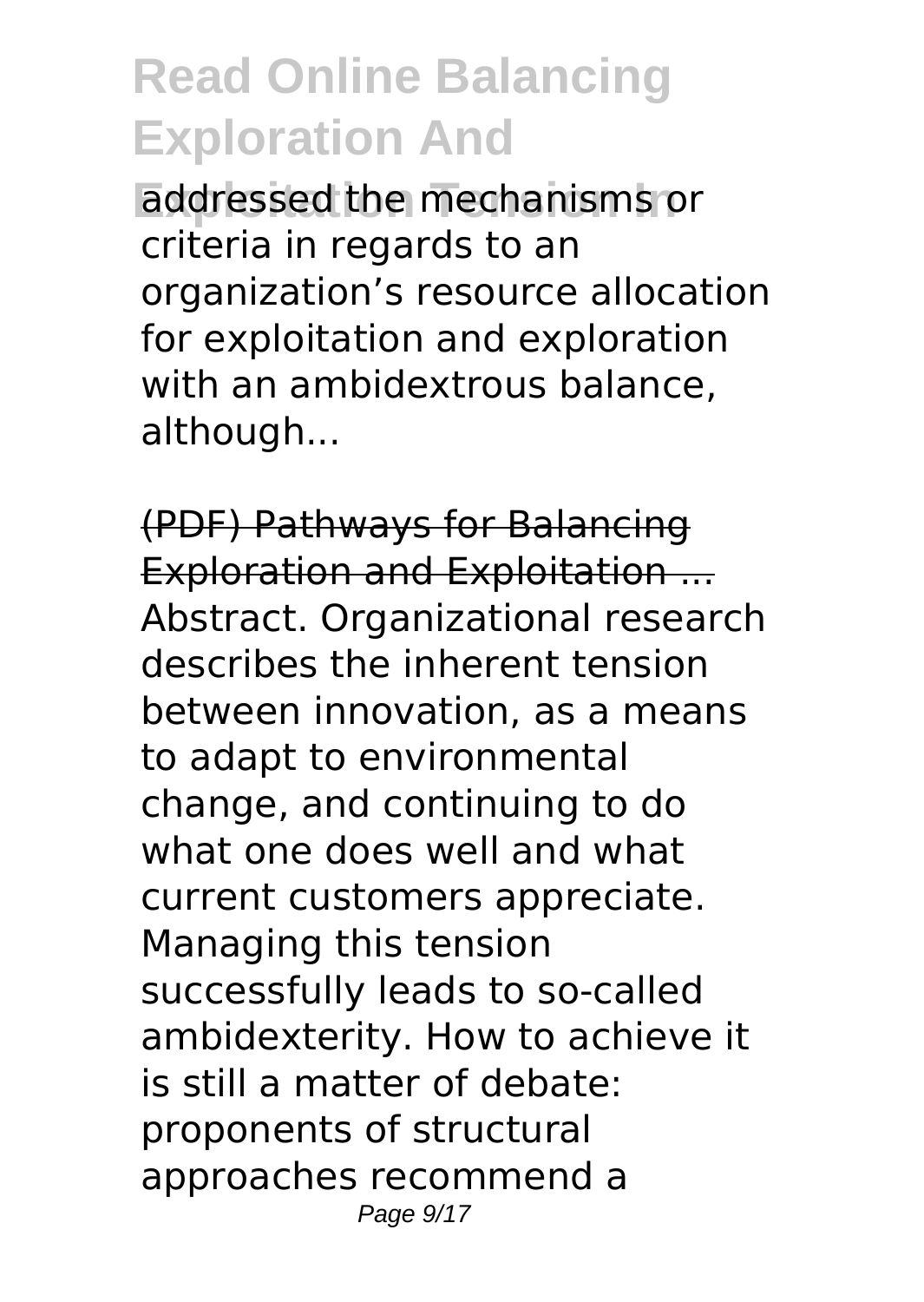separation of exploration and exploitation, while proponents of so-called contextual ambidexterity suggest that contextual ...

Pathways for Balancing Exploration and Exploitation in ... Lean management makes handling the tension of exploration and exploitation harder because of its focus on efficiency. The efficiency, and thus standardization, which is created by lean management stimulate exploitation but reduce exploration.

Balancing between exploration and exploitation in a lean ... The balance of exploration and exploitation attained by Page 10/17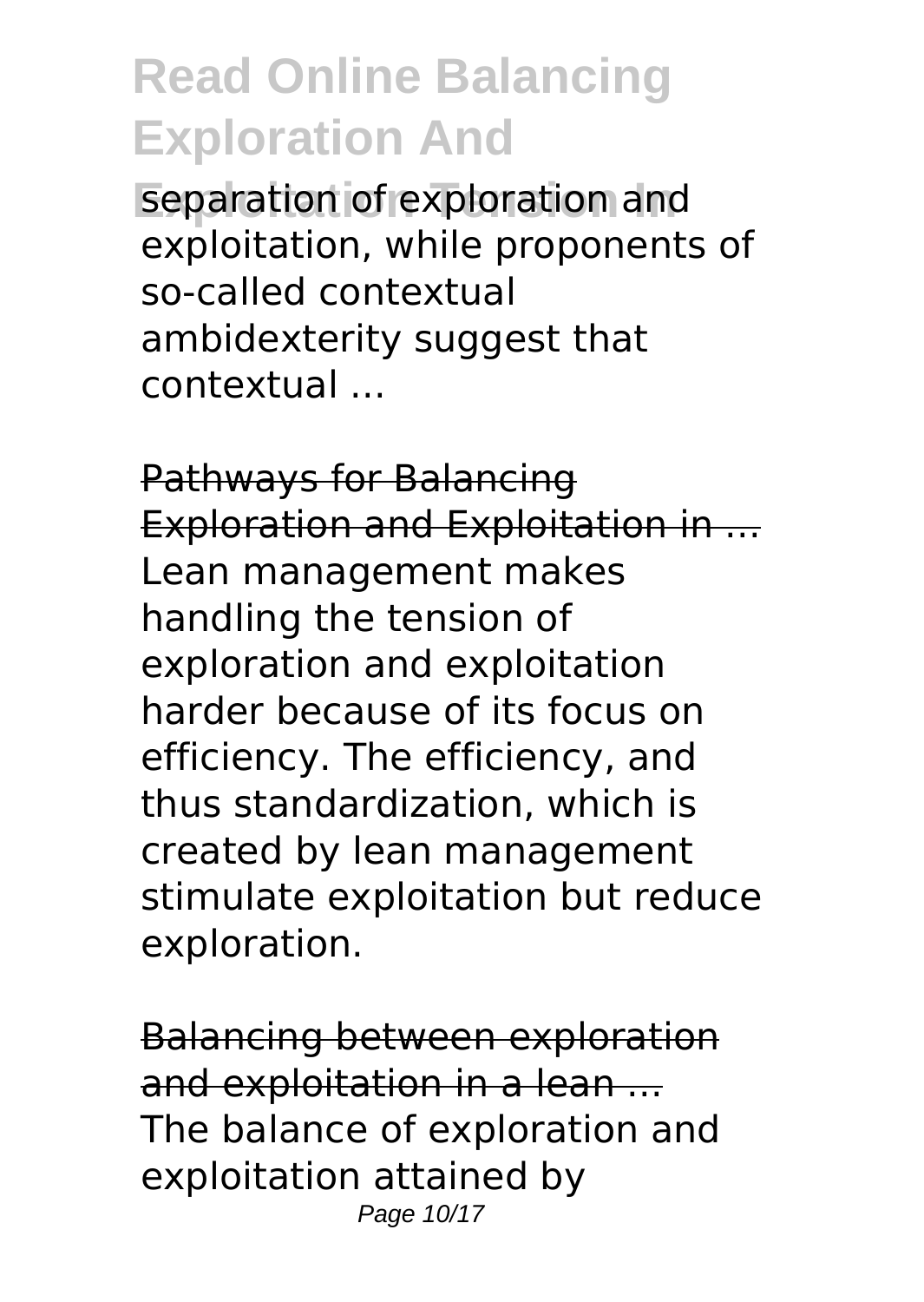**Exploitation in Structural on In** mechanisms to cope with the competing demands faced by the organization for alignment and adaptability' (Gibson & Birkinshaw, 2004; Raisch & Birkinshaw, 2008) is known as structural ambidexterity. The idea is to design units for pursuing exploration and exploitation as per specific needs of its respective task environments.

The Exploration–Exploitation Dilemma: A Review in the ... Balancing exploration and exploitation within domains entails tradeoffs in resource allocation and internal conflicts associated with inconsistent routines.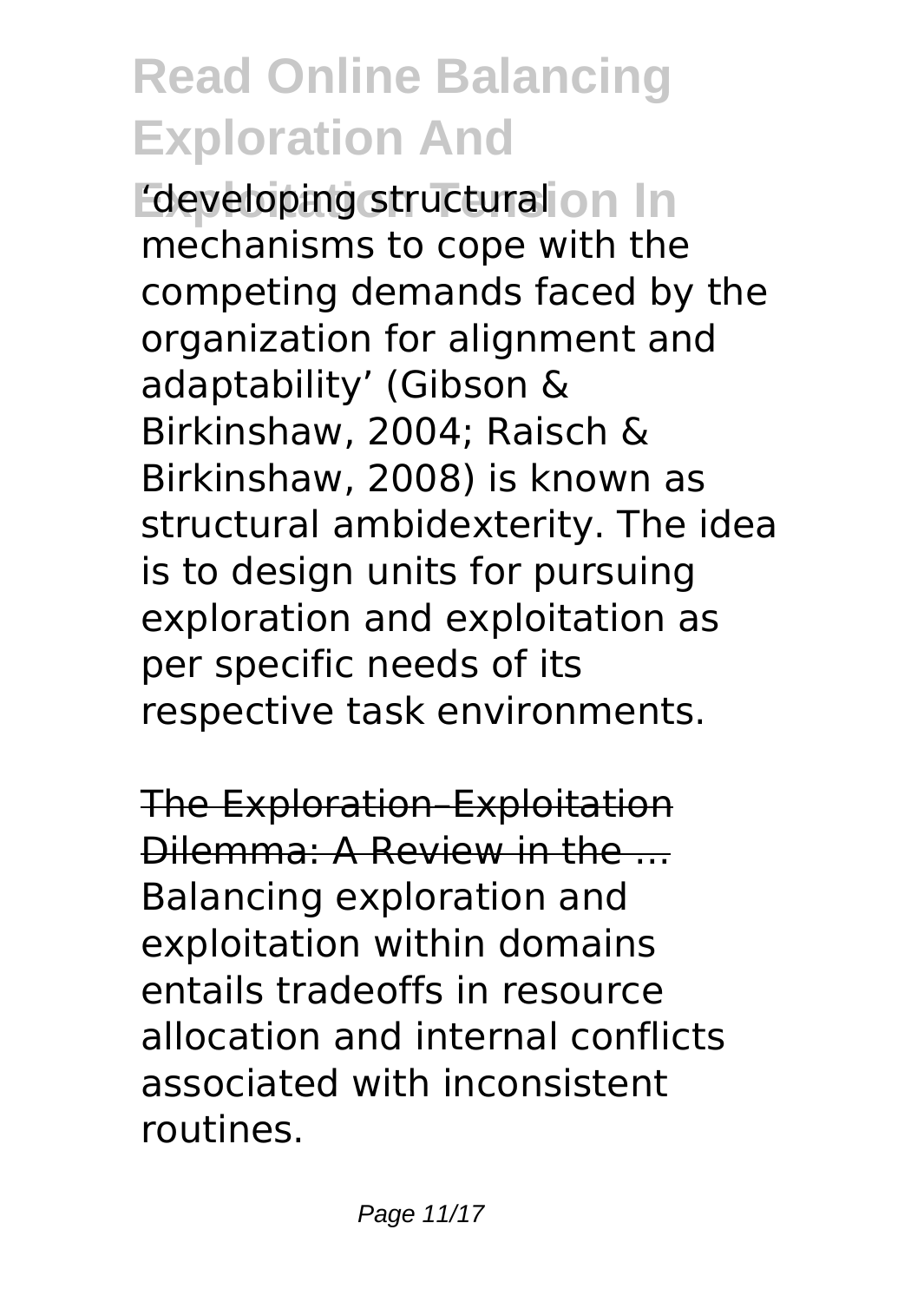**EXPLOITATION TELECTS OF** BALANCING EXPLORATION AND Abstract In prior literature it has been argued that there exists a tension between balancing investments in Exploration for new organisational knowledge against the Exploitation of current stocks. It is argued that over time firms tend towards an ever increasing focus upon Exploitation to the exclusion of investments in Exploration.

City Research Online - Managing the tension between ... Organizational research describes the inherent tension between innovation, as a means to adapt to environmental change, and continuing to do what one does well and what current customers Page 12/17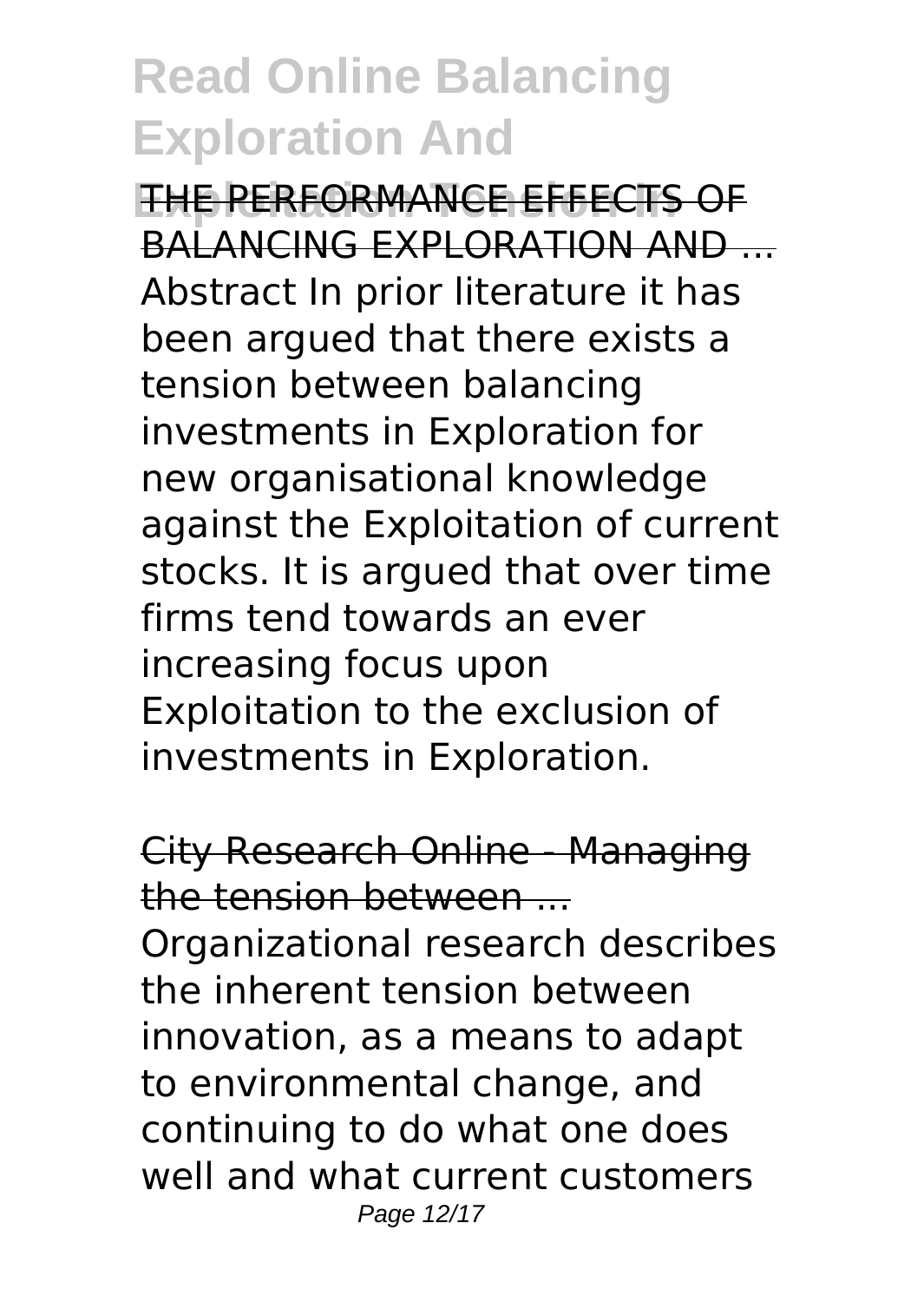appreciate. Managing this tension successfully leads to so-called ambidexterity. How to achieve it is still a matter of debate: proponents of structural approaches recommend a separation of exploration and ...

"Pathways for Balancing Exploration and Exploitation in ... Excessive exploration at the expense of exploitation can be costly, as the tangible outcomes of exploration will only be realized in the distant future and then only with considerable uncertainty. On the other hand, a concentration on exploitation without exploration discourages the organization from pursuing learning and development.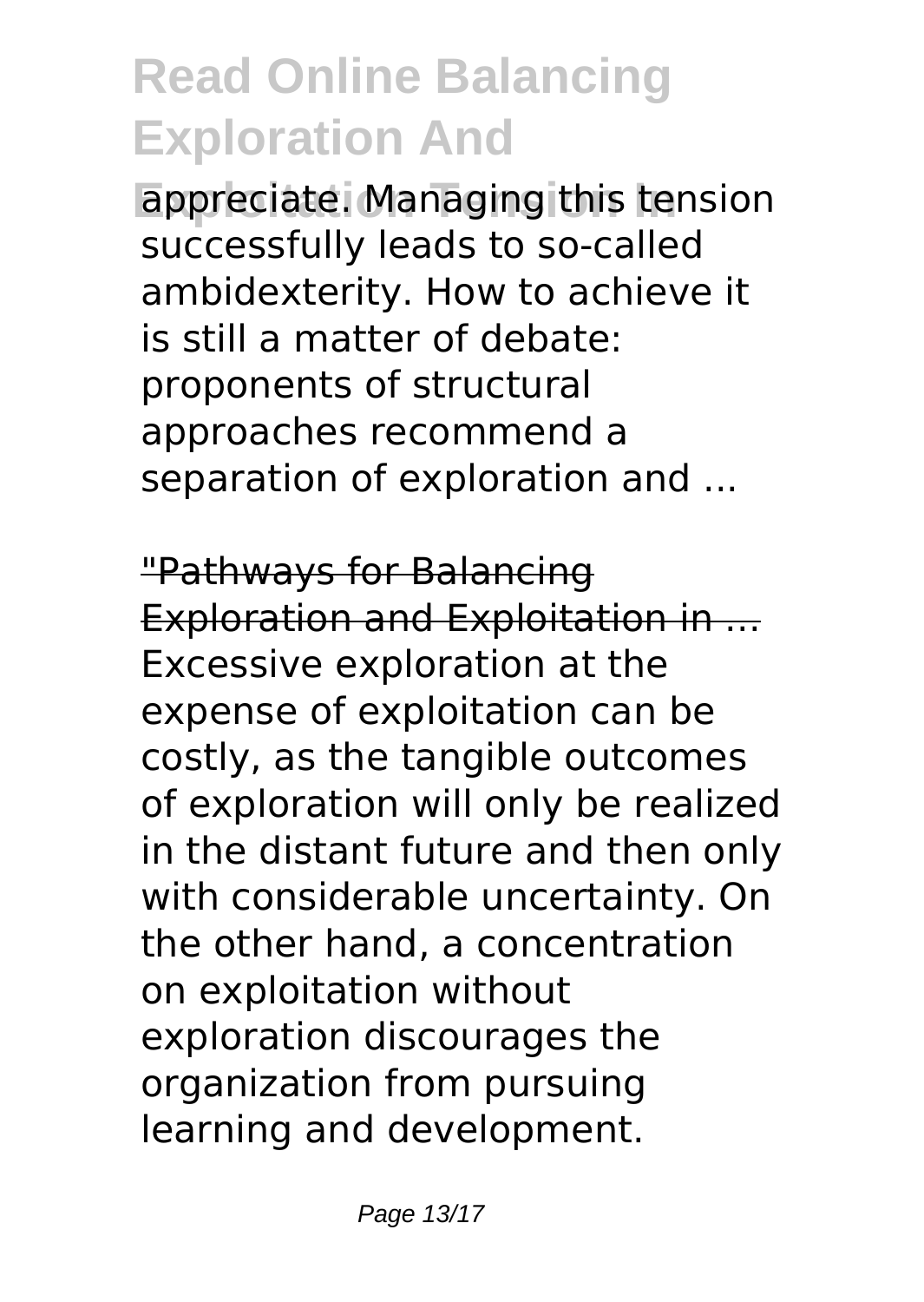**Balancing exploration and In** exploitation: The moderating ... All biological systems must balance the time and effort spent on exploitation with the time and effort spent on exploration. Almost any complex adaptative system must correctly achieve this balance to be able to last, that is, to survive by adapting to one change to another in their environment.

Exploration vs. Exploitation: What's the Right Balance for ... The "success trap" is when exploration leads to exploitation and exploitation to more exploration, a reinforcing cycle through a clarity of mind-set and managing between routines and experimentation. These can have Page 14/17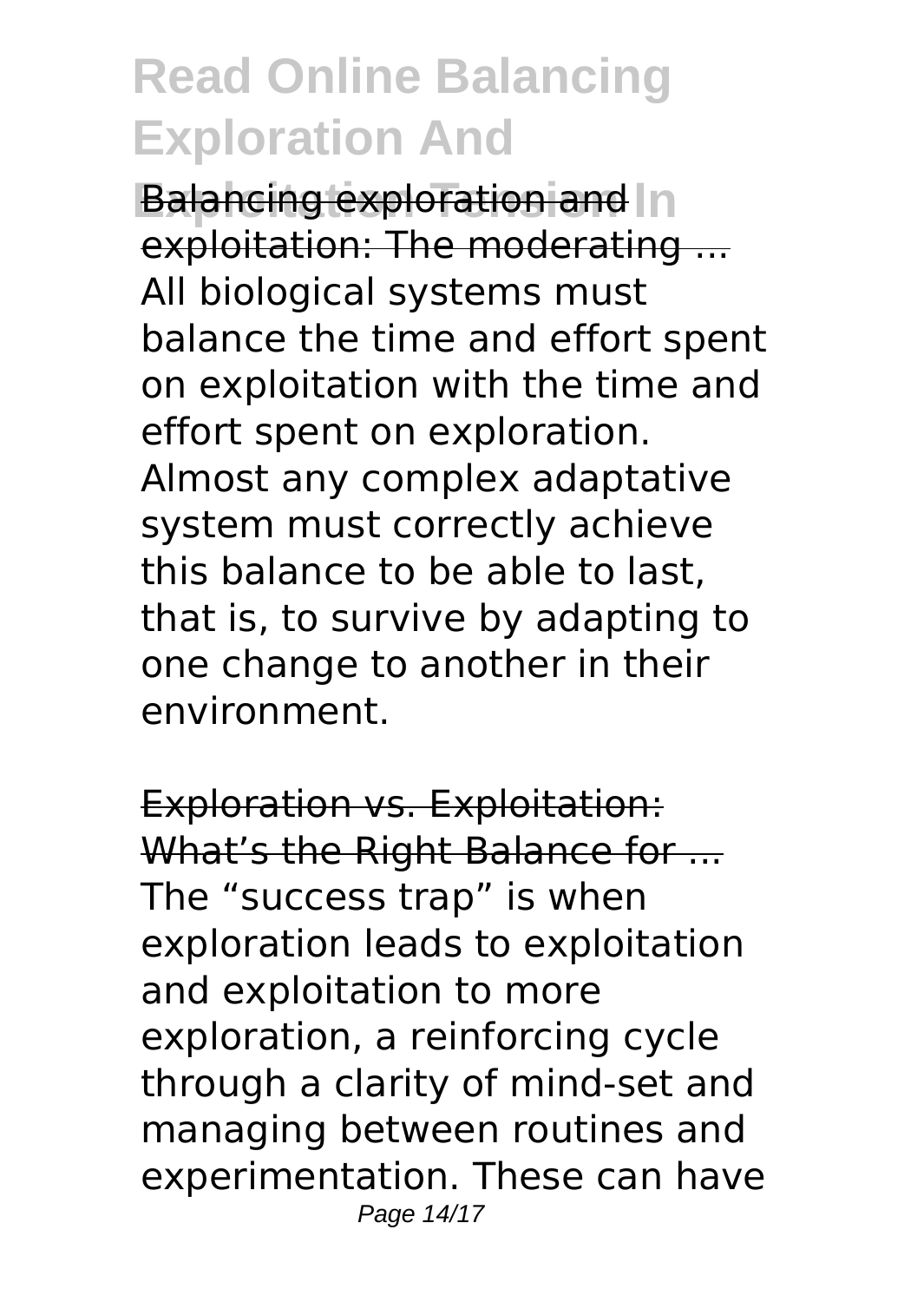**Very different activities to In** manage and are the cause of many of the tensions within the balance needed in organizations to innovate the new and manage the existing.

Striving for the innovation balance: between exploring and

...

Punctuated equilibrium is the concept that shifting through periods of exploration and exploitation is a better approach than trying to optimize to achieve desirable levels of each attribute simultaneously. Therefore, some worthy questions for examination are: Do ambidextrous organizations really perform better than non-ambidextrous organizations? Page 15/17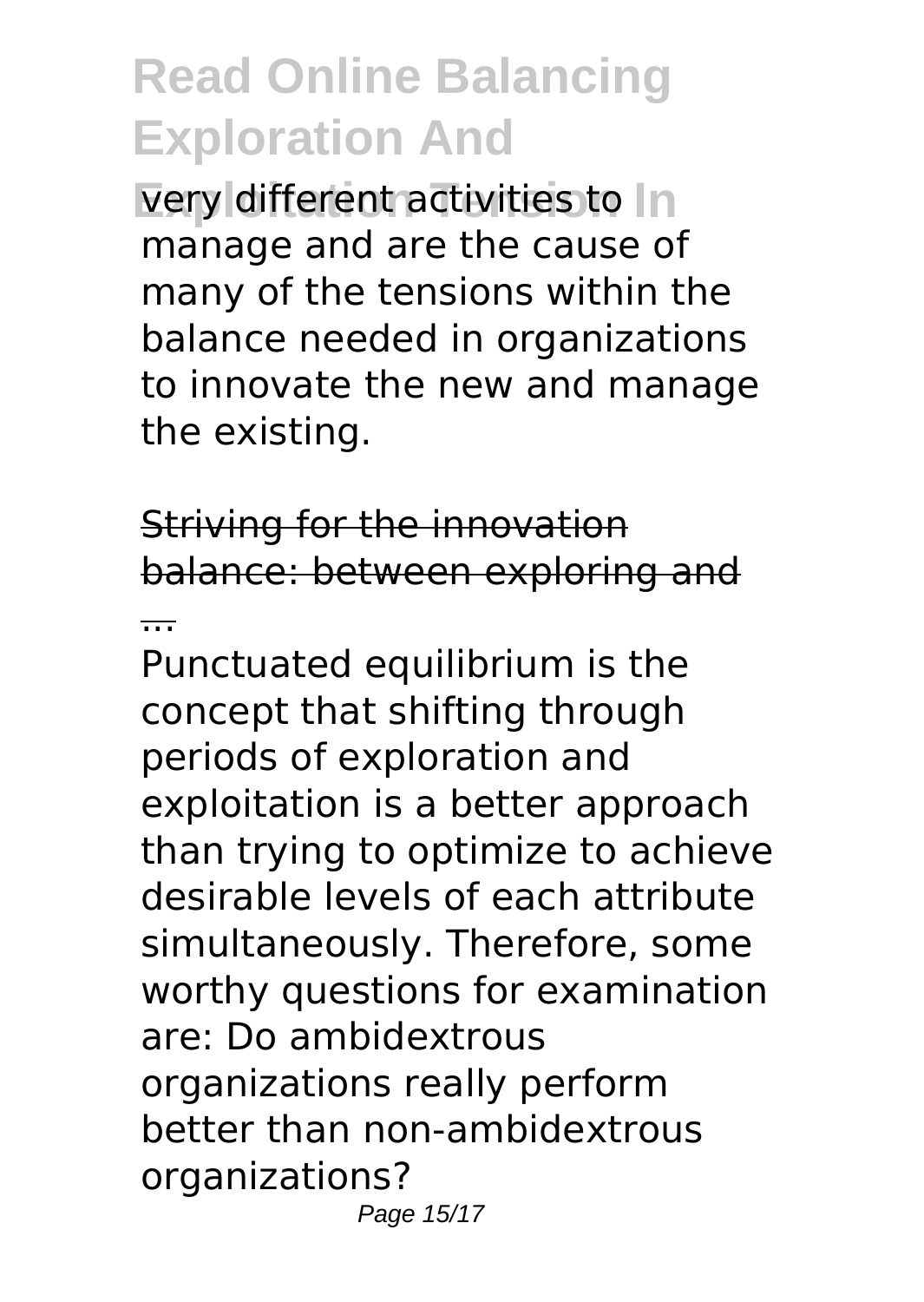**Read Online Balancing Exploration And Exploitation Tension In** Organizational Ambidexterity | Exploration and Exploitation An alternative mode of organizing for explorative and exploitative activities is to create a balance by alternating periods of exploitation and exploration [ 62 ]. This mitigates the need to balance the coordination between both types of activities.

Balancing exploration and exploitation in transferring ... Recent studies have introduced the notion of domain separation to balance exploration and exploitation (Lavie & Rosenkopf, 2006; Lavie et al, 2011), which suggests that firms may focus on knowledge exploration or exploitation into a specific Page 16/17